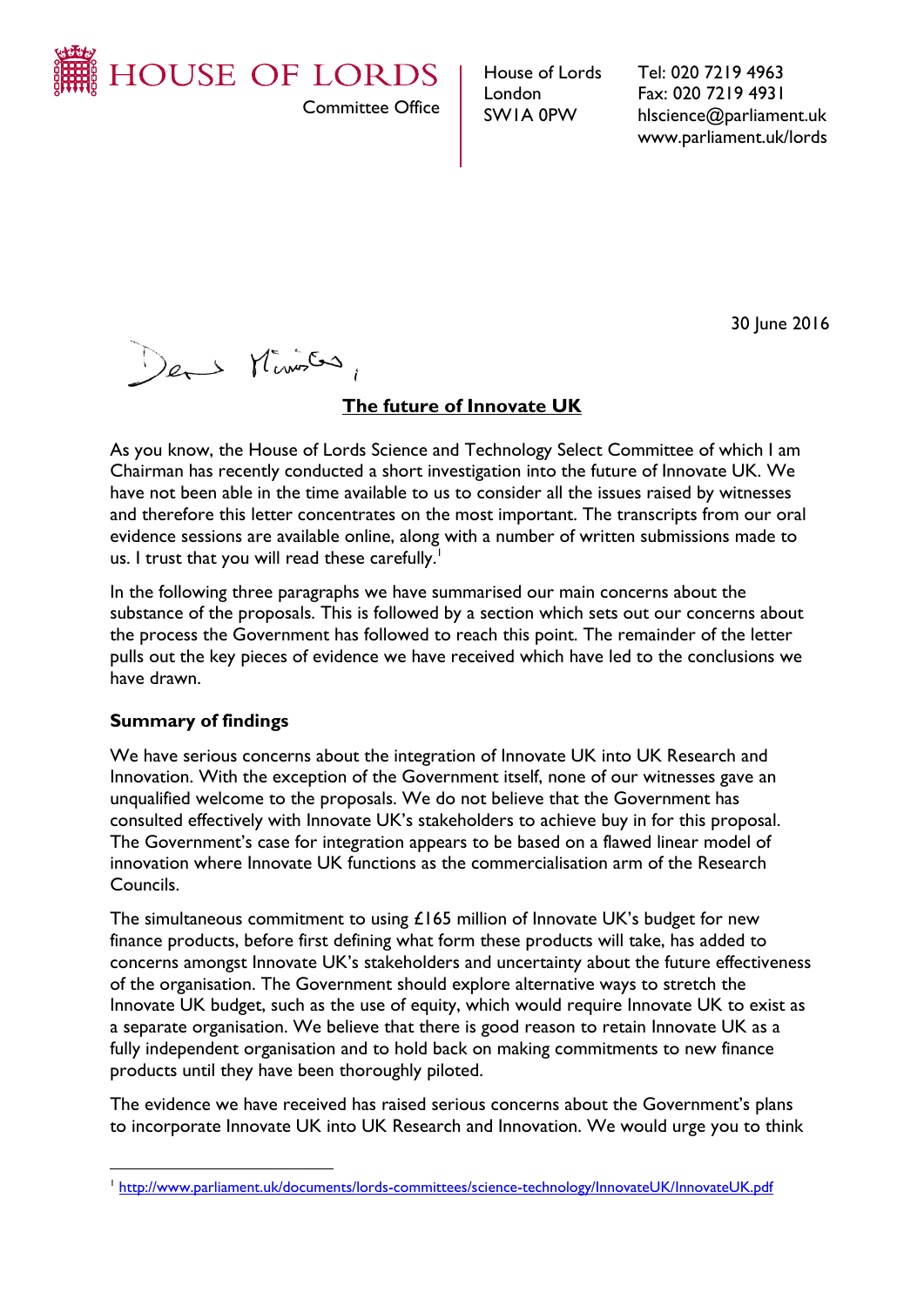again about the proposal as a whole, particularly as these changes would now be taking place amidst the additional uncertainty generated following the outcome of the EU referendum. If the Government nonetheless insists on moving forward with provisions to integrate Innovate UK into UK Research and Innovation in its Higher Education and Research Bill, additional measures must be introduced to protect Innovate UK's autonomy, funding and its business-facing focus. Innovate UK must retain its own accounting officer. These measures are essential in order to reassure Innovate UK's stakeholders that it is not turning away from the business community it so effectively serves.

# **Process**

Before turning to the substance of the Government's proposals for the future of Innovate UK, I would like to make some comments on the process by which the proposals have been introduced.

Following the Nurse Review, the Government held a short consultation in February on Innovate UK's integration with Research UK. $^2$  Following this, the Government's White Paper, *Success as a Knowledge Economy* was published on 16 May and confirmed that Innovate UK would be incorporated (along with the seven research councils and Research England) into an umbrella body called UK Research and Innovation (UKRI). Hot on the heels of the White Paper, the Higher Education and Research Bill received its first reading in the House of Commons just three days later on 19 May.

The Government has not published a full analysis of the responses received to its consultation on Innovate UK's integration with Research UK. We would have expected a more detailed consideration than the half page summary the Government has provided. $^3\,$  It was not until 7 June (over two weeks after the Higher Education and Research Bill had received its first reading) that the Government published its case for the creation of UK Research and Innovation.<sup>4</sup>

A policy decision of this magnitude which will fundamentally affect the future of the UK's innovation agency requires more considered consultation than it has been afforded. We explore below whether Sir Paul Nurse did in fact recommend the changes that the Government is seeking to make. But, whether or not the suggested changes were recommended by the Nurse review, it is clear that the process by which these proposed changes have made their way into a Bill before Parliament has been unsatisfactory.

# **Integrating Innovate UK into UK Research and Innovation – the Government's proposal**

# *The Nurse Review*

 $\overline{a}$ 

We remain to be convinced that the Government's case for integrating Innovate UK into UK Research and Innovation is sound. The Government claims that the proposed changes implement a recommendation from the Nurse Review. But we tend to the view expressed

<sup>2</sup> BIS: *Consultation - Innovate UK's Integration with Research UK*. February 2016 <https://bisgovuk.citizenspace.com/innovation/innovate-uk-and-research-uk>

<sup>&</sup>lt;sup>3</sup> As part of the summary of responses to an earlier consultation: *Fulfilling our potential: Teaching Excellence, Social Mobility and Student Choice.*

[https://www.gov.uk/government/uploads/system/uploads/attachment\\_data/file/523420/bis-16-261-he-green](https://www.gov.uk/government/uploads/system/uploads/attachment_data/file/523420/bis-16-261-he-green-paper-fulfilling-our-potential-summary-of-responses.pdf)[paper-fulfilling-our-potential-summary-of-responses.pdf](https://www.gov.uk/government/uploads/system/uploads/attachment_data/file/523420/bis-16-261-he-green-paper-fulfilling-our-potential-summary-of-responses.pdf)

<sup>4</sup> BIS: *Case for the creation of UK Research and Innovation.* June 2016 <https://www.gov.uk/government/publications/uk-research-and-innovation-business-case>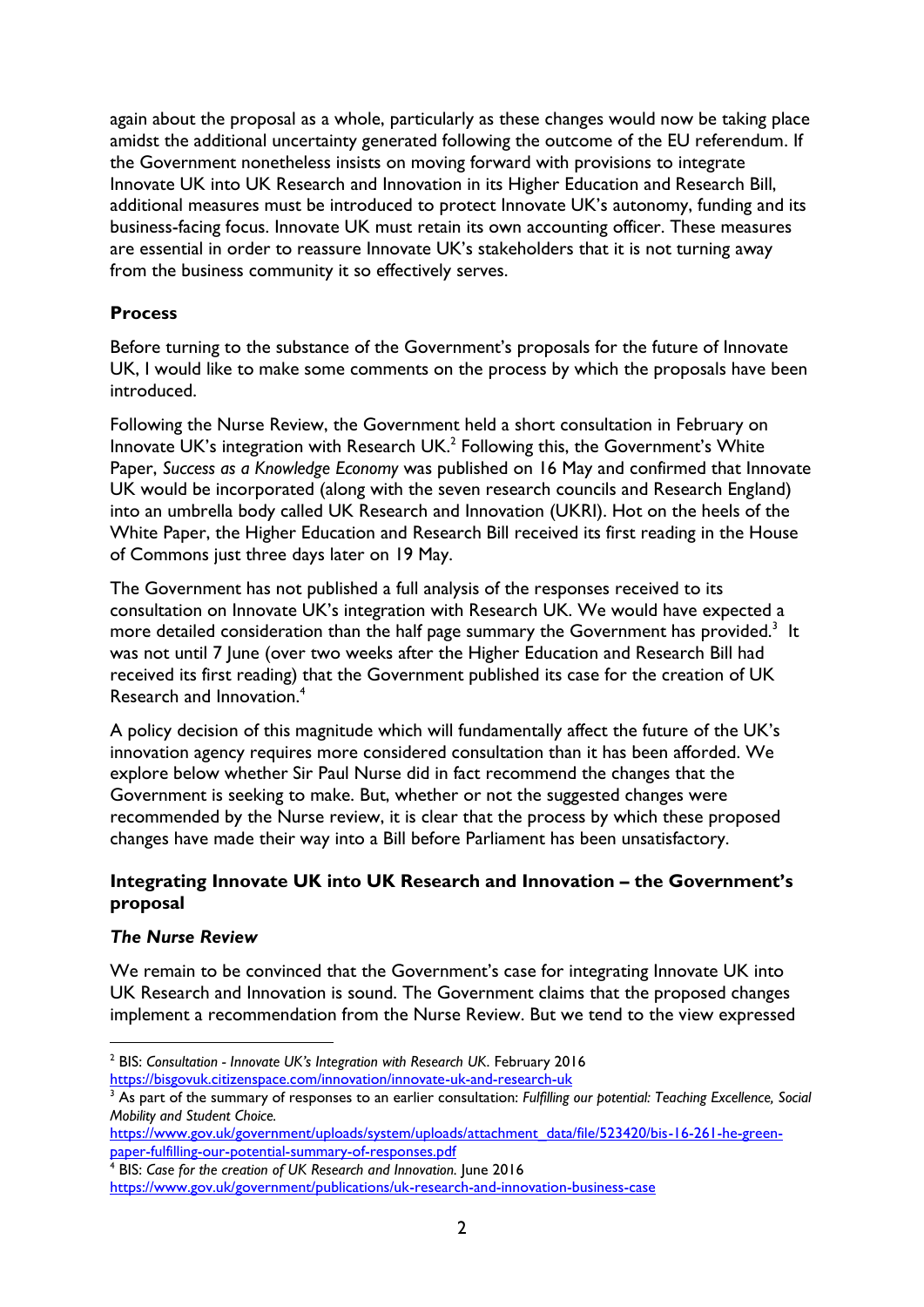during our inquiry that the Nurse Review stopped short of making a full recommendation on this point. As Technologia told us:

"It [the Nurse Review] merely states that some issues could be addressed by integrating Innovate UK with Research UK and outlines key differences between the customer base and delivery mechanisms of the two entities. Our reason for reminding the Committee of this paragraph is that ideas sometimes acquire momentum without having been properly scrutinised."<sup>5</sup>

The Nurse Review noted a number of issues, which it suggested could be addressed by integrating Innovate UK and the Research Councils into an umbrella organisation. The review also noted, however, that:

"Innovate UK has a different customer base as well as differences in delivery mechanisms, which Government needs to bear in mind in considering such an approach, and which this review, according to its remit, has not looked at in depth." 6

The Nurse Review did not consult on the future of Innovate UK and clearly indicated that further work was needed to determine the feasibility of this proposal. David Eyton from BP told us:

"We were surprised that the Nurse review made this recommendation, because it was not self-evidently something that was consulted on in the first place. We provided input; we did not comment on that issue whatsoever."<sup>7</sup>

The Government has clearly not succeeded in taking a considerable number of interested parties with it in bringing forward its plans. In response to the Government's consultation on Innovate UK's integration with Research UK, the Royal Academy of Engineering stated:

"the announcement that government will 'look to integrate Innovate UK into Research UK' came as a surprise and generated significant disquiet among the engineering community, exacerbated by the lack of both prior consultation and detail accompanying the announcement. Consequently, the Academy is pleased that government is now consulting specifically on this matter. It is unfortunate, however, that government has not articulated a clear case for the proposed integration prior to, or as part of, this consultation. The engineering community's view is that it is for government to set out the strategic objective that it believes the integration will help to deliver, rather than for the community to set out potential benefits of a structural change that it does not advocate."<sup>8</sup>

In our view, in integrating Innovate UK into UK Research and Innovation, the Government has extrapolated a conclusion from the Nurse review and is seeking to make changes which have not been the subject of proper consultation.

#### *Innovate UK must retain its business-facing focus*

<sup>&</sup>lt;sup>5</sup> Written evidence from Technologia Ltd [\(IUK0002\)](http://data.parliament.uk/writtenevidence/committeeevidence.svc/evidencedocument/science-and-technology-committee-lords/future-of-innovate-uk/written/34243.html)

<sup>6</sup> Paul Nurse: *Ensuring a successful UK research endeavour: A Review of the UK Research Councils* [https://www.gov.uk/government/uploads/system/uploads/attachment\\_data/file/478125/BIS-15-625-ensuring-a](https://www.gov.uk/government/uploads/system/uploads/attachment_data/file/478125/BIS-15-625-ensuring-a-successful-UK-research-endeavour.pdf)[successful-UK-research-endeavour.pdf](https://www.gov.uk/government/uploads/system/uploads/attachment_data/file/478125/BIS-15-625-ensuring-a-successful-UK-research-endeavour.pdf)

 $\frac{7}{9}$  (David Eyton)

<sup>8</sup> RAEng: *Innovate UK's integration with Research UK*. February 2016

<http://www.raeng.org.uk/publications/responses/innovate-uk%E2%80%99s-integration-with-research-uk>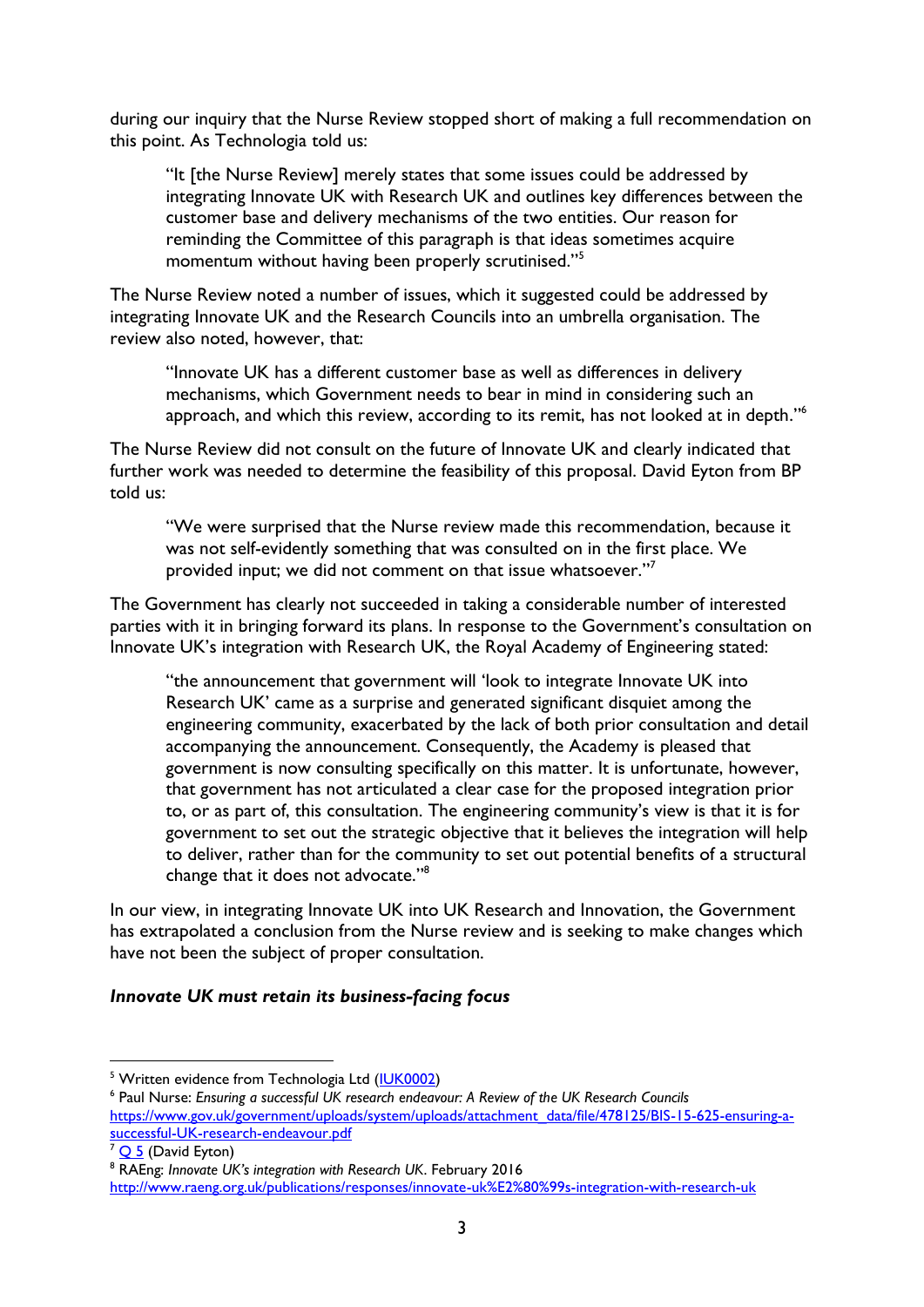In written evidence to the Committee the Department for Business, Innovation and Skills stated:

"Bringing together research and innovation funding functions under a single organisation, led by a strategic board comprising representatives from the respective communities, will help drive up awareness among research leaders of the needs and interests of the business sector, as well as enabling the business community to identify opportunities arising from blue skies research. The new organisation will create a simplified, accessible and co-ordinated research and innovation landscape which can improve the UK's productivity, accelerate economic growth and act as a focal point for both public and private sector research and innovation activities. A further advantage arising from bringing together research and innovation funders into a single organisation is that the centralisation of administrative functions, including grant application systems, will simplify processes for funding recipients."<sup>9</sup>

The Committee recognises that it is indeed desirable that research leaders should be aware of the needs and interests of the business sector and also that the business sector should be able to identify opportunities arising from blue skies research. However it is essential to recognise that much research which leads to practical applications does not come from the university research base but from the commercial sector or from public sector research institutes. Evolutionary advances generated by business R&D are by far more common than revolutionary advances generated by the science base. Innovate UK must ensure that such research, which would not normally be described as at the cutting edge, is given sufficient support. It is equally important that we acknowledge where the greatest support is needed.

Our concern is that by integrating Innovate UK into UK Research and Innovation alongside the Research Councils, the Government is placing too much emphasis on the draw through of fundamental research to innovation. As we repeatedly heard during our inquiry, innovation is not a linear process. Dr David Hardman from the UK Science Park Association warned:

"The danger is that it reinforces the idea of linearity between science and research and innovation coming through from the universities. I am not undermining what universities do—it is very important—but a lot of innovation closer to market comes the other way, from within industry."<sup>10</sup>

Stian Westlake from Nesta concurred with this view:

"It is very easy to point at our excellent universities and our relatively lower levels of business R&D and assume that there is a problem because we assume that technology must flow linearly from academics to businesses. However, as my fellow witnesses have said, that is a gross simplification of how innovation works. In fact the most significant driver of innovation and R&D in businesses is the kind of ecosystems that Innovate UK plays an important part in developing—the role of the supply chains and the role of customers. We must see those business-to-business elements as important."<sup>11</sup>

Technologia stated:

<sup>&</sup>lt;sup>9</sup> Written evidence from the Department for Business, Innovation and Skills [\(IUK0001\)](http://data.parliament.uk/writtenevidence/committeeevidence.svc/evidencedocument/science-and-technology-committee-lords/future-of-innovate-uk/written/34121.html)

<sup>&</sup>lt;sup>10</sup> [Q 12](http://data.parliament.uk/writtenevidence/committeeevidence.svc/evidencedocument/science-and-technology-committee-lords/future-of-innovate-uk/oral/34272.html) (Dr David Hardman)

<sup>&</sup>lt;sup>11</sup> O 18 (Stian Westlake)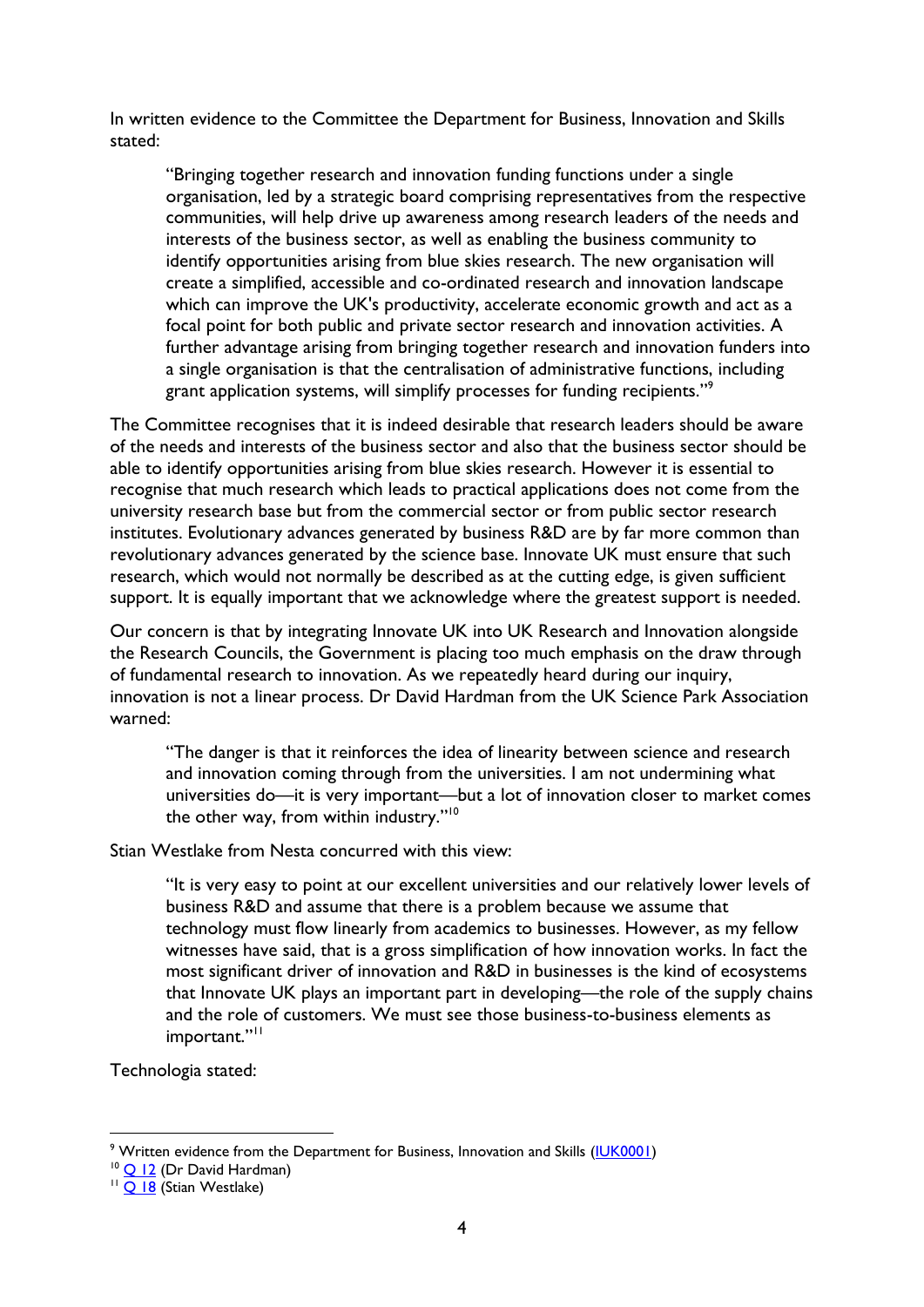"We think that it is easy to overstate the role of previously generated university intellectual property here. In 2011 we undertook an analysis of UK patenting activity covering patents with priority years from 2007 to 2011. Of the 21,416 patents where the invention originated in the UK just 8% were from universities. In our consulting activities we see many collaborative projects where universities are active partners and crucial sources of knowledge, but relatively few where university IP is the starting point."<sup>12</sup>

The University Alliance noted the need to define the form and purpose of Innovate UK:

"If its only purpose in the future is to exploit UK science and research then it will need to be re-conceptualised. At present, 20% of Innovate UK's work is intended for this purpose with the remaining 80% being business-facing. In practice, however, only around 8% of Innovate UK's work concerns commercialisation of research. While we support efforts to enhance this activity, it must be viewed as a relatively minor part of Innovate UK's role."<sup>13</sup>

The United Kingdom's research base and universities perform very well and are consistently highly rated across all innovation league tables. As the Government's written evidence to the committee noted, the Global Innovation Index 2015 placed the UK as the second most innovative nation in the world<sup>14</sup> and this reflects the strength of the UK research base. However this might not reflect innovative performance *per se* and will not deliver the benefits associated with innovation if other aspects of the innovation system are weak. The same index placed the UK 23rd in terms of knowledge diffusion and 30th in terms of knowledge absorption.

Innovate UK therefore needs to retain its business facing focus. It needs to remain outward looking and open to collaborations with businesses and research groups across the UK and beyond. Any perception that by integrating Innovate UK into UKRI the focus shifts away from the business community towards the Research Councils would be highly damaging.

# *The differing needs of Innovate UK and the Research Councils*

The Government has also suggested that the integration of Innovate UK into UK Research and Innovation will allow centralisation of back and middle office functions. Whilst we applaud the Government's desire to reduce administrative burden we also note that Innovate UK and the Research Councils have distinct functions, modes of operation and requirements for staff skills. As Technologia told us:

"Innovate UK has evolved delivery mechanisms that are well suited to its customer base and to the types of project it funds. If the integration of Innovate UK with the research councils were to change the delivery mechanisms radically we think the results would help neither set of customers."<sup>15</sup>

Professor Georghiou said: "The most successful innovation agencies, such as Tekes in Finland for example, are much more proactive and hands-on than is normal for a research council."<sup>16</sup>

<sup>&</sup>lt;sup>12</sup> Written evidence from Technologia [\(IUK0002\)](http://data.parliament.uk/writtenevidence/committeeevidence.svc/evidencedocument/science-and-technology-committee-lords/future-of-innovate-uk/written/34243.html)

<sup>&</sup>lt;sup>13</sup> Written evidence from the University Alliance [\(IUK0007\)](http://data.parliament.uk/writtenevidence/committeeevidence.svc/evidencedocument/science-and-technology-committee-lords/future-of-innovate-uk/written/34567.html)

<sup>&</sup>lt;sup>14</sup> Written evidence from the Department for Business, Innovation and Skills [\(IUK0001\)](http://data.parliament.uk/writtenevidence/committeeevidence.svc/evidencedocument/science-and-technology-committee-lords/future-of-innovate-uk/written/34121.html)

<sup>&</sup>lt;sup>15</sup> Written evidence from Technologia [\(IUK0002\)](http://data.parliament.uk/writtenevidence/committeeevidence.svc/evidencedocument/science-and-technology-committee-lords/future-of-innovate-uk/written/34243.html)

<sup>&</sup>lt;sup>16</sup> [Q 12](http://data.parliament.uk/writtenevidence/committeeevidence.svc/evidencedocument/science-and-technology-committee-lords/future-of-innovate-uk/oral/34272.html) (Professor Luke Georghiou)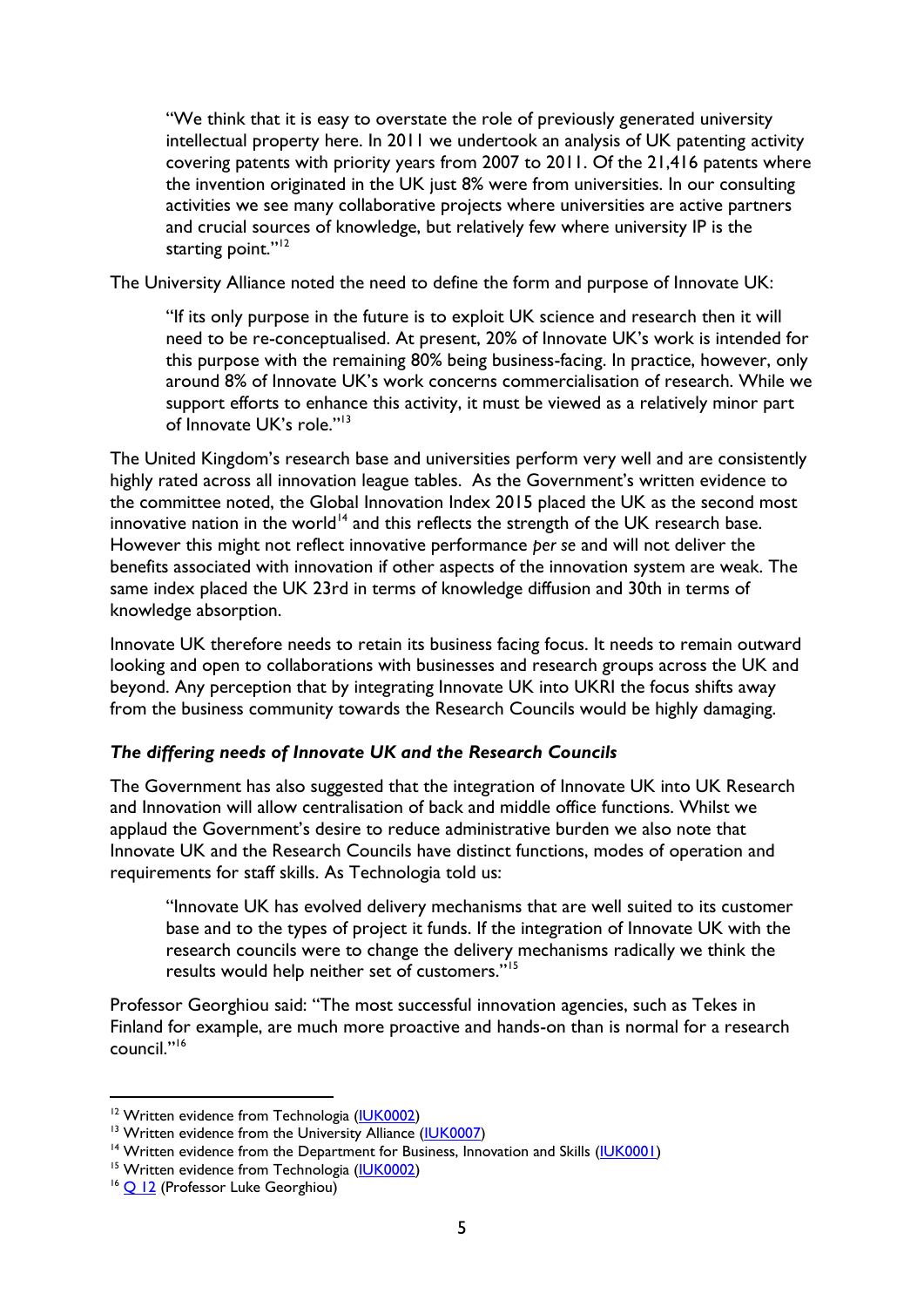Differences such as these might make it impossible for the proposed merger to deliver the intended lessening of the administrative burden. Indeed Professor Jackie Hunter, Chief Executive of Stratified Medical and ex Chief Executive of the Biotechnology and Biological Sciences Research Council, told us:

"… Innovate [UK] is not as constrained as the research councils are in being able to offer competitive salaries. That would need to be looked at if Innovate [UK] were incorporated into UKRI, because trying to attract business people of the required calibre would require perhaps a different mode of funding salaries…

By trying to incorporate Innovate UK you will dilute the potential efficiencies gained by synergy with the research councils..."<sup>17</sup>

Professor Luke Georghiou from the University of Manchester expressed similar doubts:

"It [Innovate UK] will need, for example, to have different employment conditions for its staff to get people with the business experience that it will need to do its job properly. It cannot work exactly on the same basis. There is always talk of back-office savings, but I suspect that they are largely mythical and did not materialise in the past."<sup>18</sup>

These are just a few examples of how the needs of the two organisations differ. We question whether, given their distinct functions, the integration of Innovate UK into UK Research and Innovation will achieve the savings that the Government anticipates.

Indeed in 2013, the Government's own triennial review of Innovate UK, then called the Technology Strategy Board (TSB), considered the option of merging it with the Research Councils and concluded that this would deliver:

"no additional cost savings over and above those already achieved, or being considered, as part of the merger of TSB and Research Council back office functions."<sup>19</sup>

It is unclear what has changed in the three years since the triennial review to alter this situation. Before putting forward the current plans for restructuring the research and innovation landscape, we would have expected the Government to consider whether existing organisations could provide a suitable home for Innovate UK. Nesta had noted speculation that Innovate UK might be incorporated into the British Business Bank, $^{20}$  whilst Professor Hunter told us:

"clearly the Government need to save money and cut the number of bodies with which they interact, but I am not sure whether other, perhaps more radical, options were considered. Looking at it from the business case, UKTI [UK Trade and Industry] interfaces with SMEs and business, and there could be real synergies for investigating the linkage between Innovate UK and that organisation. Other organisations such as NCUB [National Centre for Universities and Business] add to the complexity of the landscape. I am not sure whether these other, perhaps more,

 $\overline{a}$ 

<sup>20</sup> Nesta: *Where next for Innovate UK?* February 2016

```
https://www.nesta.org.uk/sites/default/files/where_next_for_innovate_uk_final_0.pdf
```
<sup>&</sup>lt;sup>17</sup> [Q 24](http://data.parliament.uk/writtenevidence/committeeevidence.svc/evidencedocument/science-and-technology-committee-lords/future-of-innovate-uk/oral/34563.html) (Professor Jackie Hunter)

<sup>&</sup>lt;sup>18</sup> O 12 (Professor Luke Georghiou)

<sup>19</sup> BIS*: Technology Strategy Board, Triennial Review*, October 2013 p 45:

[https://www.gov.uk/government/uploads/system/uploads/attachment\\_data/file/253593/bis-13-1073-triennial](https://www.gov.uk/government/uploads/system/uploads/attachment_data/file/253593/bis-13-1073-triennial-review-of-the-technology-strategy-board.pdf)[review-of-the-technology-strategy-board.pdf](https://www.gov.uk/government/uploads/system/uploads/attachment_data/file/253593/bis-13-1073-triennial-review-of-the-technology-strategy-board.pdf)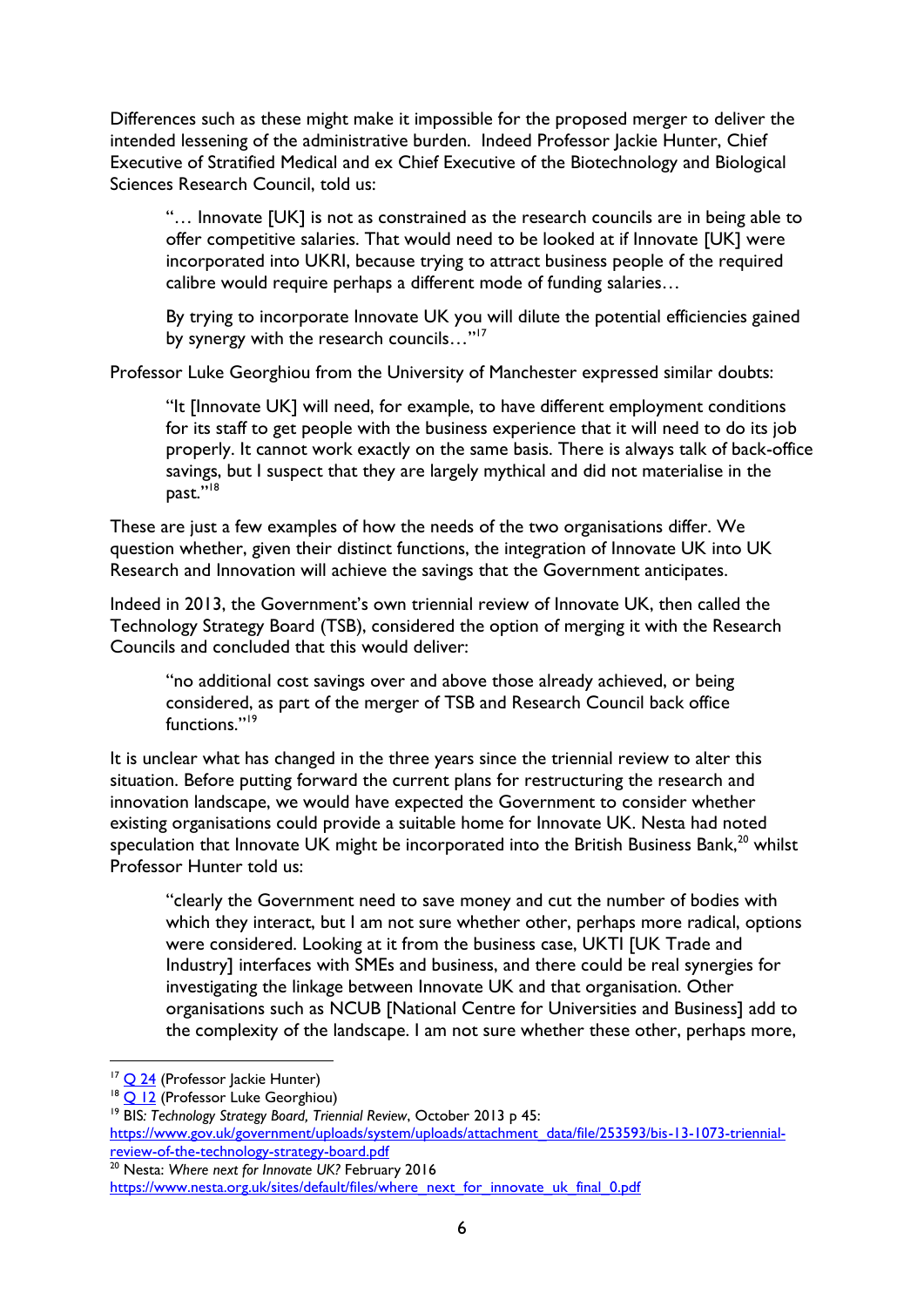radical alternatives were considered. Given that we have a £6 billion investment in R&D, I would have thought we need a very in-depth business analysis of the implications of what is going to be done." $21$ 

#### **New finance products**

In addition to the proposed integration of Innovate UK into UK Research and Innovation, the Government has announced other plans which could fundamentally alter the way in which Innovate UK operates. In the November 2015 Comprehensive Spending Review the Government announced that Innovate UK would allocate  $£165$  million of its budget to new finance products by 2019-20. Although the form that the new finance products will take is yet to be decided it is anticipated that this will involve a move from grants to loans. Dr Ruth McKernan, CEO of Innovate UK, assured us of the merits of exploring new finance products, telling us that Innovate UK planned to:

"evolve our funding models, recognising that other innovation agencies across the world use different tools. When we came up with evolving our funding models, we were enthusiastic about looking at things in a cautious and measured way. The allocation in the comprehensive spending review of £165 million of our funds to alternative finance products by 2020 is a very ambitious target for us. This is public money, so we need to know that we are developing the principles and the policy that allow us to do that properly."<sup>22</sup>

We were also encouraged to hear from Dr McKernan that Innovate UK might in the future consider purchasing equity in companies, "so that, as it grows and does well, some of that money is returned to public coffers to allow us to recirculate the money that we have spent? That is one way in which we could use equity very thoughtfully."<sup>23</sup> By purchasing equity in companies, Innovate UK would be sharing the risk with the other equity holders – this would be particularly helpful for smaller companies.

As we heard during our inquiry there are risks in moving from grants to loans. As Dr David Hardman from the UK Science Park Association told us: "Loans and risk do not go well together."<sup>24</sup> David Eyton told us:

"The key question is the level of risk that IUK is prepared to take. If it is set up like the Green Investment Bank, which invests on much the same basis as any other bank and takes very little risk, that is completely against the whole purpose of this thing here, which is trying to take some risk and to provide money to things that are not a guaranteed success. The question comes down to things like interest rates. The US Government has been prepared to take a \$1 billion hit on a company that did not work out and the loan was just written off. If you are prepared to do that, fine; at least you are really taking risk. The issue becomes one of the right balance between grant-giving, equity and loans. There are not many ways of putting money into a company. Is it appropriate for IUK?"25

 $21$  [Q 20](http://data.parliament.uk/writtenevidence/committeeevidence.svc/evidencedocument/science-and-technology-committee-lords/future-of-innovate-uk/oral/34563.html) (Professor Jackie Hunter)

 $22$  [Q 23](http://data.parliament.uk/writtenevidence/committeeevidence.svc/evidencedocument/science-and-technology-committee-lords/future-of-innovate-uk/oral/34563.html) (Dr Ruth McKernan)

 $23$  Q  $24$  (Dr Ruth McKernan)

 $24$  O 14 (Dr David Hardman)

 $25$  [Q 7](http://data.parliament.uk/writtenevidence/committeeevidence.svc/evidencedocument/science-and-technology-committee-lords/future-of-innovate-uk/oral/34271.html) (David Eyton)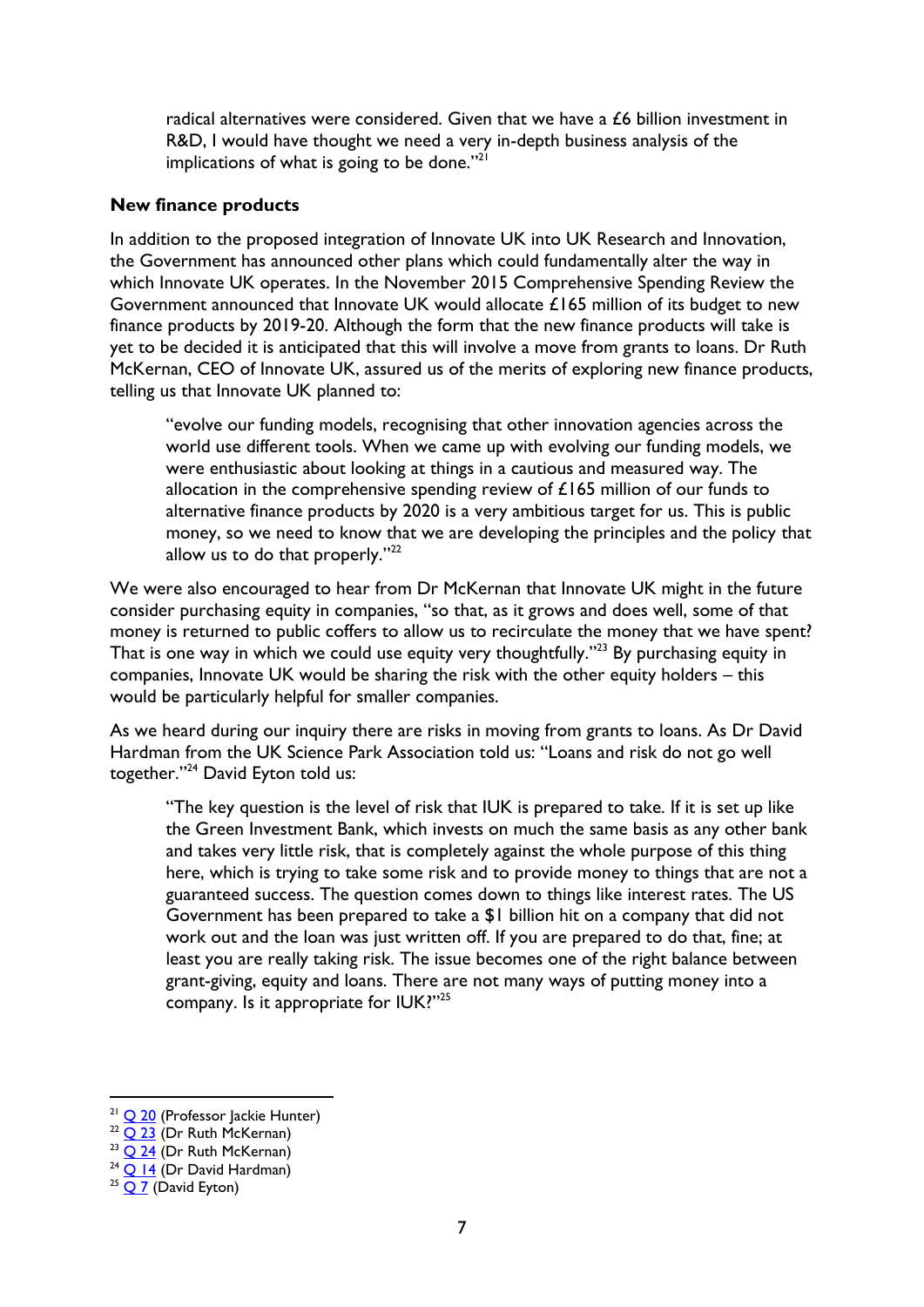The BioIndustry Association told us: "Loans will not work for early-stage research in the lifesciences sector, which is too risky to be financed by repayable debts."<sup>26</sup> The ABPI held similar views:

"A wholesale move from grants to loans has significant risks for the life sciences ecosystem, and is likely to adversely affect business innovators in the high-risk science and technology sectors."<sup>27</sup>

As such it will be important that loans do not replace grants. In considering options for new finance products, the Government needs to make sure that it engages fully with Innovate UK's stakeholders. We were concerned by the BioIndustry Association's evidence to our inquiry:

"There has been a lack of detail provided by the government about both the parameters of this policy development and the methods by which stakeholders can engage. It has therefore been difficult for the BIA and others to develop specific input as stakeholders have not been provided with details of models that are or are not up for consideration."<sup>28</sup>

Nonetheless we consider that it is appropriate to explore ways of returning some of the money invested by Innovate UK to the public purse where projects are successful and businesses flourish as a result. But the Government should not commit to a fixed sum whilst possibilities are still being scoped and before the scheme has been piloted. It is important that Innovate UK is allowed to proceed with caution whilst it tests new finance products. The Government should not craft its budget around savings achieved by using new finance products until they have been fully tested.

We also note, that in order to introduce new finance products, Innovate UK will need to acquire staff with different skills sets from the current employees. Dr McKernan told us:

"We are handling public money and we absolutely have to have the best experts who understand the credit and the terms and conditions of the loan. My organisation is very familiar and expert at the technical evaluation and the process, but we do not currently have that skillset, and we will have to share, borrow or build that skillset. It has to be done properly."<sup>29</sup>

The introduction of new finance products means that the financial operation of the Research Councils and Innovate UK is set to become even more distinct than at present. We therefore recommend that Innovate UK should retain its own Accounting Officer even in the event that it is integrated into UKRI.

This need for staff with a new skills set would seem to be incompatible with slimming down the administrative burden. Likewise the introduction of new finance products adds more complexity at a time when Innovate UK is otherwise focussed on simplifying its offering as set out in its 2016-17 Delivery Plan. A change in funding model will only accentuate the differences in the ways in which Innovate UK and the Research Councils operate. Professor Georghiou told us:

<sup>&</sup>lt;sup>26</sup> Written evidence from the BioIndustry Association [\(IUK0005\)](http://data.parliament.uk/writtenevidence/committeeevidence.svc/evidencedocument/science-and-technology-committee-lords/future-of-innovate-uk/written/34318.html)

<sup>&</sup>lt;sup>27</sup> Written evidence from the ABPI [\(IUK0004\)](http://data.parliament.uk/writtenevidence/committeeevidence.svc/evidencedocument/science-and-technology-committee-lords/future-of-innovate-uk/written/34307.html)

<sup>&</sup>lt;sup>28</sup> Written evidence from the BioIndustry Association [\(IUK0005\)](http://data.parliament.uk/writtenevidence/committeeevidence.svc/evidencedocument/science-and-technology-committee-lords/future-of-innovate-uk/written/34318.html)

 $29$  [Q 24](http://data.parliament.uk/writtenevidence/committeeevidence.svc/evidencedocument/science-and-technology-committee-lords/future-of-innovate-uk/oral/34563.html) (Dr Ruth McKernan)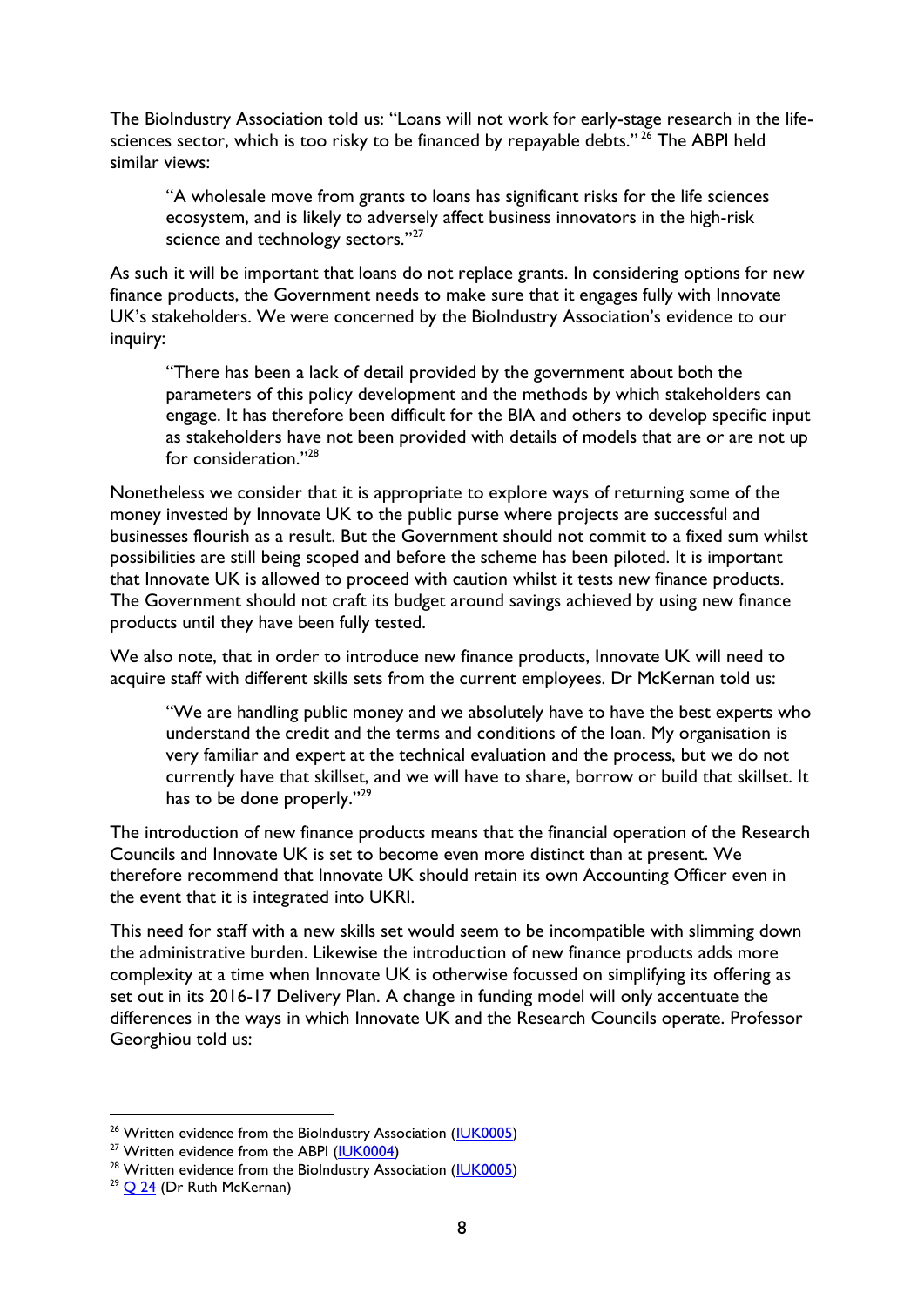"My bigger worry is that it is carving a significant amount out of the grant budget but it is not a large amount for loans. You would need to create an infrastructure to administer those loans, you would put those firms under completely new kinds of scrutiny of their assets and liabilities rather than simply their performance on a product, and it could turn out to be a very top-heavy activity unless very well designed."<sup>30</sup>

## *The Government should explore alternative means of increasing Innovate UK's budget*

As we heard during our inquiry, Innovate UK is currently oversubscribed. Dr McKernan told us: "In some of our programmes we are able to support only the top 10%, and usually only 50% or so of applications are worthy of funding."<sup>31</sup>

Public funding for innovation in the UK is low compared to that of other nations. Laura Smith from the CBI told us: "Innovate UK is underresourced for fulfilling its business-focused mission."<sup>32</sup> Given the level of demand, and the importance of supporting innovation, it is imperative a way is found to increase Innovate UK's budget. Whilst we admire the Government's goal of making the innovation budget go further by setting a £165 million target for the use of new finance products, we believe it should give serious consideration to alternatives. The Government should carefully explore the option of getting private finance in – possibly in the form of equity – at the portfolio level to allow risks to be mitigated and diversified. If Innovate UK were to offer equity to the market to allow the latter to invest at the portfolio level, it would itself need to be structured as a company. Therefore, if the Government were to follow this approach, it would seem essential for Innovate UK to exist as an organisation separate from the Research Councils.

## **Necessary safeguards if the integration goes ahead**

Whilst we are unconvinced of the merits of the proposal to integrate Innovate UK into an umbrella organisation with the Research Councils and Research England, we are acutely aware that the Higher Education and Research Bill has already begun its progress through Parliament with provisions contained therein to integrate Innovate UK into UK Research and Innovation. Given the continuing concerns from Innovate UK's stakeholders, the Government would be well advised to reconsider this integration.

If, despite the concerns raised by key stakeholders, the Government is minded to continue to drive through the changes related to the future of Innovate UK contained in the Higher Education and Research Bill, it must as a minimum ensure that three key features of Innovate UK are protected: its autonomy, its funding and its business-facing focus. We know that the Government recognises these as important features of Innovate UK and has sought to protect them in the Bill. The question, however, is whether these provisions are enough to protect Innovate UK as it is integrated into UK Research and Innovation alongside the seven Research Councils with their very different function and ethos.

#### *The difficulty of integrating the different organisations*

During the course of our inquiry we heard a number of concerns related to the difficulty of integrating these different organisations and we consider these below.

<sup>&</sup>lt;sup>30</sup> [Q 14](http://data.parliament.uk/writtenevidence/committeeevidence.svc/evidencedocument/science-and-technology-committee-lords/future-of-innovate-uk/oral/34272.html) (Professor Luke Georghiou)

 $31$  [Q 19](http://data.parliament.uk/writtenevidence/committeeevidence.svc/evidencedocument/science-and-technology-committee-lords/future-of-innovate-uk/oral/34563.html) (Dr Ruth McKernan)

 $32$  O 10 (Laura Smith)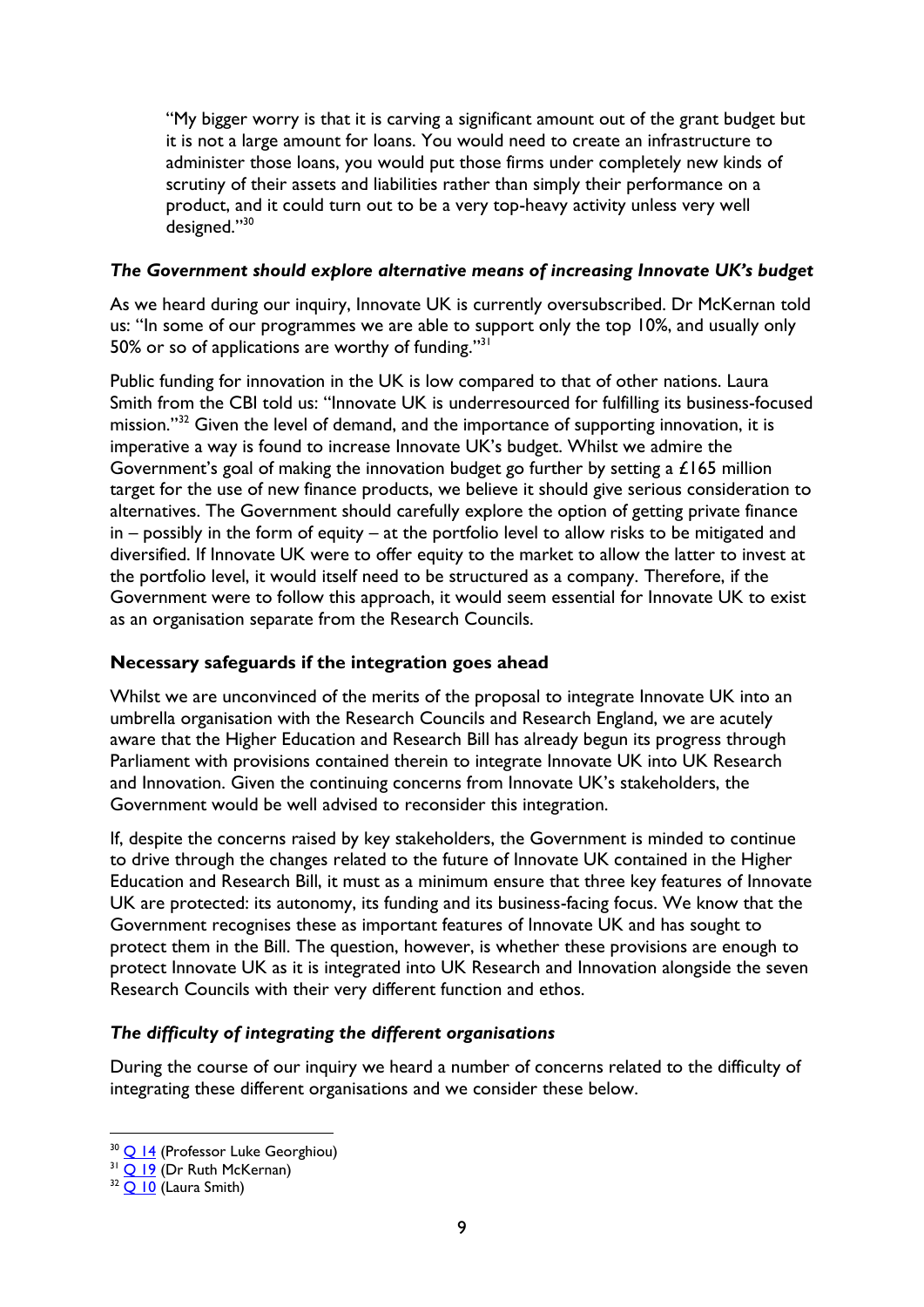**Innovate UK is a smaller organisation with a shorter history than the Research Councils.** There is a risk that Innovate UK's voice will be drowned out in UK Research and Innovation. David Eyton emphasised the need to focus on Innovate UK in the new organisation:

"Effectively, IUK is the start-up in the context of that behemoth [the Research Councils]. It is 10% of it; the other 90% is very stable. It is comparatively new and needs to really motor. Will it get the management attention and focus, which requires the quite different skills for governing innovation ecosystems from governing science? That is also the question for that body: the balance of skills on the governing body."33

**Innovate UK and the Research Councils will lose their distinct focus** and converge towards each other. Professor Georghiou told us, "Another key risk is that of mission drift and convergence—in both directions.''<sup>34</sup> Laura Smith told us:

"There is real concern about the huge disparity between the size of the budget between the existing research councils and Innovate UK, summed up by concern that Innovate UK's influence would be dwarfed and its impact distorted. That was how members summed up the risks to us."<sup>35</sup>

**The separate budgets of Innovate UK and the Research Councils may not be respected.** Laura Smith explained: "There is a huge disparity between Innovate UK's budget and the research budget, and therefore it should be protected."<sup>36</sup> The Association of the British Pharmaceutical Industry (ABPI) suggested that, "Their [Innovate UK and the Research Councils] individual legal identities and budgets must be retained, perhaps through primary legislation."<sup>37</sup>

## **Innovate UK's ability to operate and make decisions in different ways may be eroded**. As Dr Virginia Acha from ABPI told us:

"I would be concerned if Innovate UK were brought under the same decision-making approach that a research council would be brought under, because they are making very different decisions. The problems are different and they need to be addressed as such."<sup>38</sup>

## **Innovate UK's funding from other Government departments could be diminished.** Dr McKernan said:

"There are also risks that I have not gone into. There are some other areas of mitigation where I still have concerns. For example, Innovate UK does a lot of work with many government departments. We manage about £300 million of funds in partnership with other government departments, for example the Aerospace Technology Institute through BIS, and we do a lot of work with DECC and DCMS. It is really important to safeguard those relationships and not feel the need to create something else because we have created a fracture in putting Innovate UK within UKRI."<sup>39</sup>

 $33$  [Q 5](http://data.parliament.uk/writtenevidence/committeeevidence.svc/evidencedocument/science-and-technology-committee-lords/future-of-innovate-uk/oral/34271.html) (David Eyton)

<sup>&</sup>lt;sup>34</sup> [Q 12](http://data.parliament.uk/writtenevidence/committeeevidence.svc/evidencedocument/science-and-technology-committee-lords/future-of-innovate-uk/oral/34272.html) (Professor Luke Georghiou)

 $35$  O 12 (Laura Smith)

<sup>&</sup>lt;sup>36</sup> O 16 (Laura Smith)

<sup>&</sup>lt;sup>37</sup> Written evidence from the Association of the British Pharmaceutical Industry (ABPI) [\(IUK0004\)](http://data.parliament.uk/writtenevidence/committeeevidence.svc/evidencedocument/science-and-technology-committee-lords/future-of-innovate-uk/written/34307.html)

 $38$  O 5 (Dr Virginia Acha)

<sup>&</sup>lt;sup>39</sup> O 21 (Dr Ruth McKernan)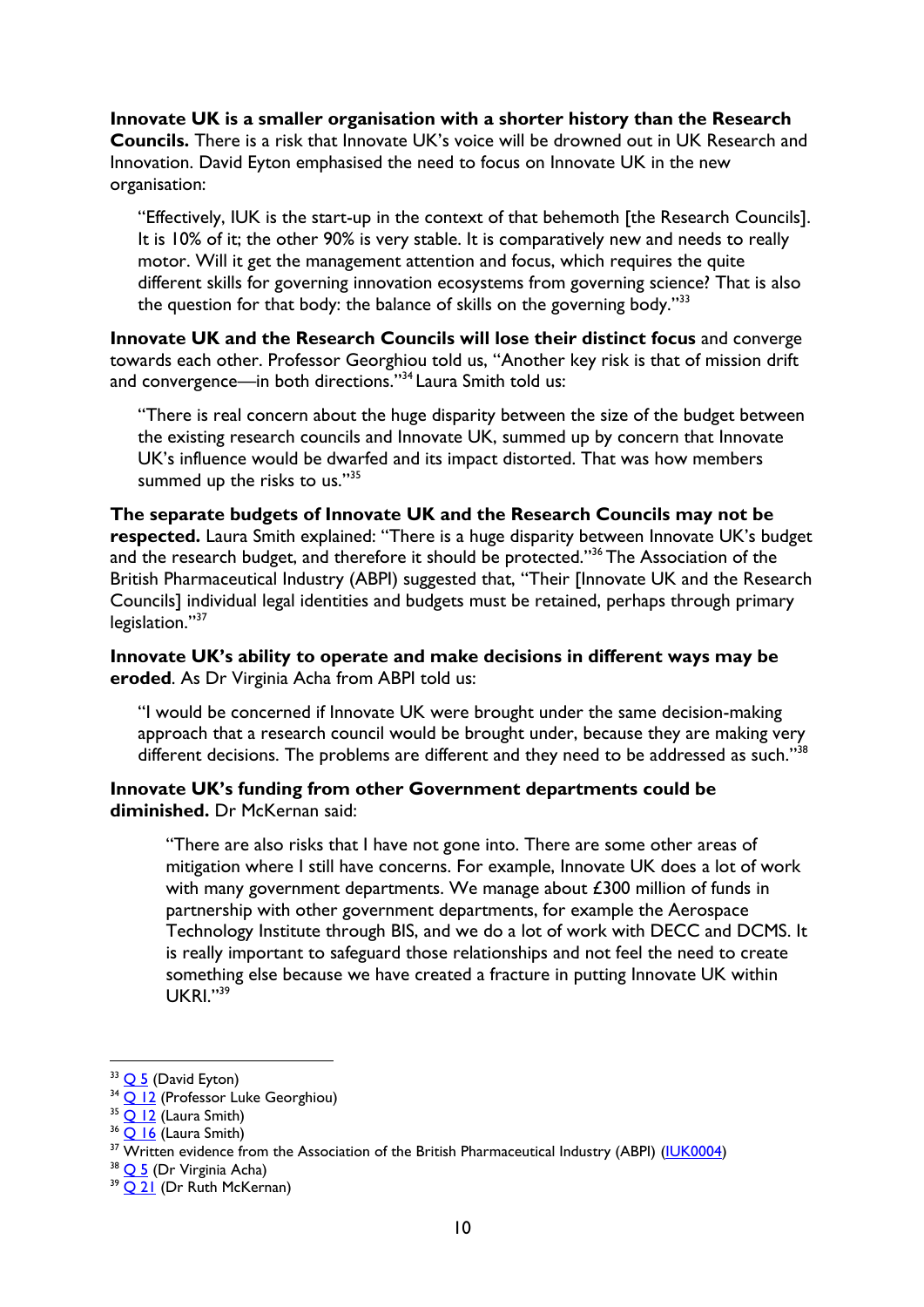Such concerns are not new – many were expressed in response to the Government's consultation on the integration of Innovate UK into Research UK in February this year. In response to concerns raised in the consultation, the Government chose to adopt the name UK Research and Innovation, rather than Research UK. We welcome this. In addition, the Government informed us that Innovate UK's business-facing focus will be "protected on the face of the HE and Research Bill."<sup>40</sup> This involves a commitment to including members with business and industry expertise on the UKRI board. The Government has also stated that there will be a continued separation between the research and innovation budgets. These assurances need to be clearly expressed in the Bill.

## **Further protections needed**

The evidence we have heard suggests that if the merger is to go ahead, the Government needs to go further to protect Innovate UK and reflect its different status. Innovate UK must remain as autonomous as possible within the new organisation. It must have a clearly defined strategy and remit to guide its decision making. Its budget should be ring-fenced in order to more clearly protect it. In addition, as we suggested earlier in this letter, it should retain its own accounting officer. Its ability to manage funds on behalf of other Government departments must also be protected.

The Government should make a stronger commitment to business representation on the UK Research and Innovation Board. As part of this the Chair of the Board should have a business background, as is the case with the Research Councils currently. Innovate UK should remain as a separate legal entity with a separate mandate. It must also retain the ability to offer favourable terms in order to recruit staff with the skills sets and business experience it needs.

The Government needs to set out clearly how and when it will monitor and evaluate the impact of integrating Innovate UK into UK Research and Innovation. It also needs to set out a clear communications strategy for engaging with the business community, obtaining input and updating it as these important and fundamental changes come into force.

# **Conclusion**

 $\overline{a}$ 

As I set out at the start of this letter, we have serious concerns about the integration of Innovate UK into UK Research and Innovation. The result of the recent EU referendum result has caused uncertainty in all sectors. The research and innovation sector is no exception and there is a need for the Government to move quickly to establish some future certainties. The referendum result to our minds only adds to the importance of not moving forwards with these proposals.



#### **LORD SELBORNE**

Chairman of the House of Lords Science and Technology Select Committee

<sup>&</sup>lt;sup>40</sup> Written evidence from the Department for Business, Innovation and Skills [\(IUK0001\)](http://data.parliament.uk/writtenevidence/committeeevidence.svc/evidencedocument/science-and-technology-committee-lords/future-of-innovate-uk/written/34121.html)